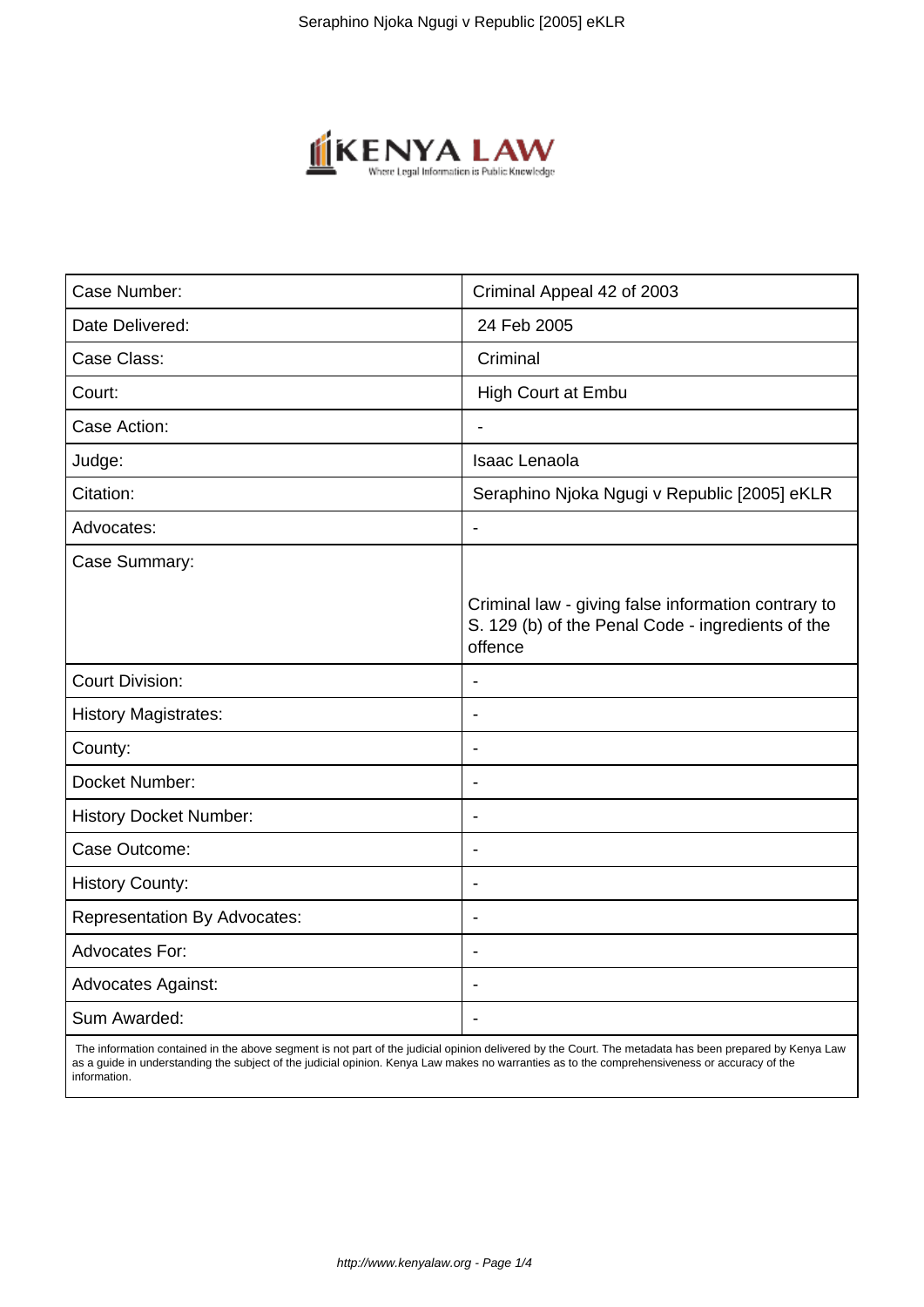### **REPUBLIC OF KENYA IN THE HIGH COURT OF KENYA AT EMBU CRIMINAL APPEAL NO. 42 OF 2003**

**SERAPHINO NJOKA NGUGI ……….…………...APPELLANT**

# **VERSUS**

#### **REPUBLIC ……………………………………....RESPONDENT**

## **JUDGMENT**

 1. The Appellant herein has appealed against both conviction and sentence in Criminal Case No. 788/2002. He had been charged, convicted and sentenced of the offence of giving false information contrary to S. 129 (b) of the Penal Code.

 2. Mr. Momanyi argued the at length and Mr. Omwega conceded the same and supported the Appellant.

3. The charge reads as follows;

**"On the 13th day of July 2001 at the C.I.D office Mbeere in Mbeere District of Eastern Province informed No.217813 C.I. Joseph Ng'ang'a a person employed in the Public Service that one PATRICK MURIITHI NJOGU obtained the registration of land parcel number NTHAWA/RIANDU/961 which belonged to his late son JIM ERICK KINYUA through false pretences on 4th January, 1999, the information which you knew or believed to be false intending thereby to cause the said No.217813 C.I. JOSEPH NG'ANG'A to investigate a serious crime of obtaining registration through false pretences which the said C.I. JOSEPH NG'ANG'A ought not to have done if the true state of facts respecting such information was given to his".**

 **4. Mr. Momanyi** argued that the charge as framed raises only one important matter; that the false information was that the Appellant's son was dead by the time the transfer to the complainant was made. Evidence before the Lower Court clearly showed that this was not a falsity because indeed the son died in October 1997 while the land was transferred in 1998. To that extent, no offence was disclosed.

 5. In any event, Counsel argued further that one Njue Njeru Advocate who signed the transfer form was never called to testify and this was fatal to the prosecution case. Reliance was thereby placed on **Bukenya and others -vs- Uganda (1972) E.A. 549.**

 6. I was also told that the expert witness to wit the Document Examiner did not testify and following **Kazungu Kahindi –vs- R C.A. 97/1999**, such an omission would be fatal to the Prosecution's case.

 7. A number of contradictions regarding payments and receipt thereof were raised but in my view they are not relevant to the substance of the charge nor the Appeal itself.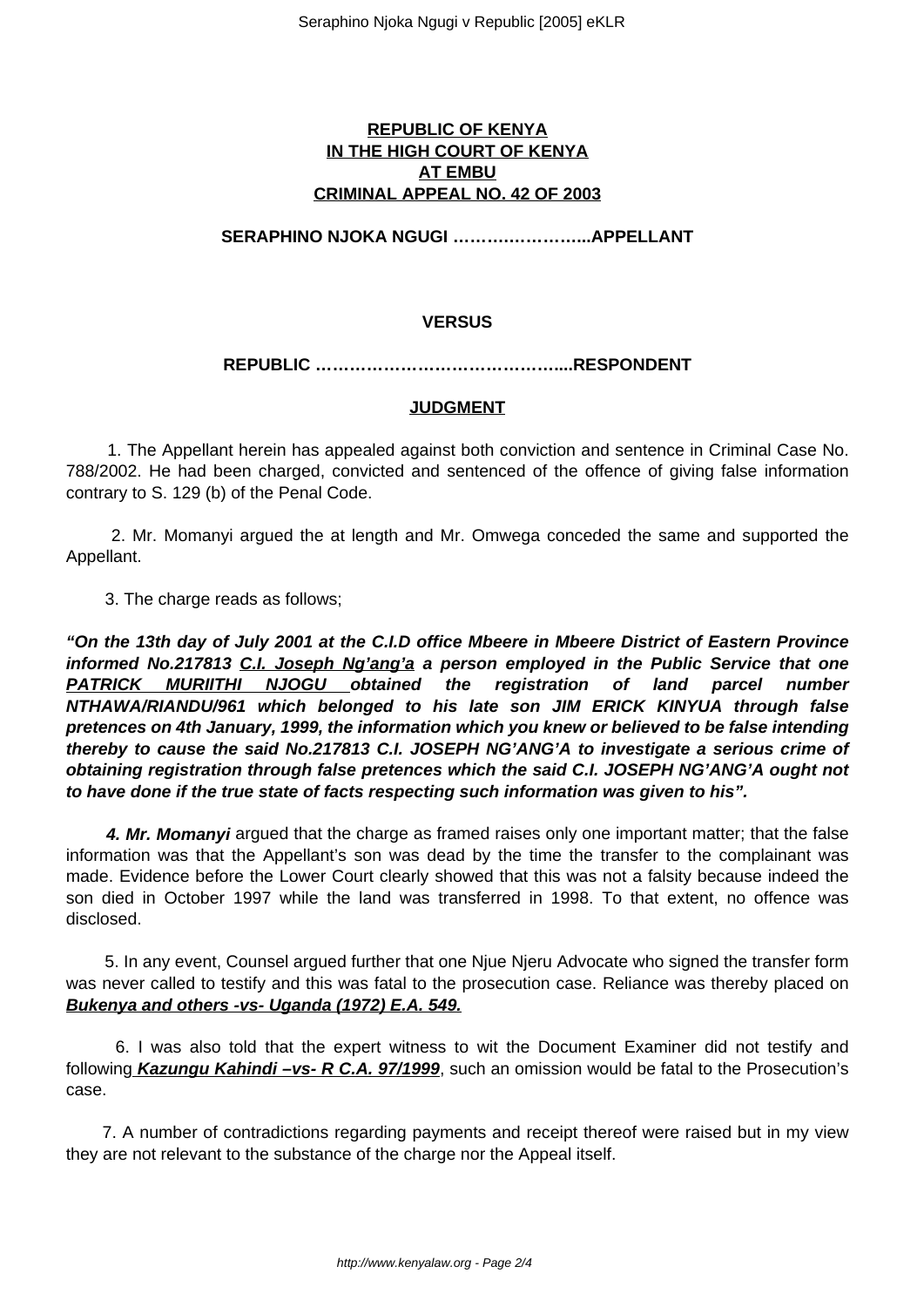8. One other thing but of relevance was that the Learned trial Magistrate from the evidence of Prosecution witnesses found that the whole transaction leading to the transfer of the land was illegal and yet he still found the Appellant guilty although there were other players who were not punished for their illegalities. These include the Chairman of the Land Control Board and the District Officer of the relevant area. I was urged to find that all these omissions should favour the Appellant.

 9. I have read the Lower Court's record but before I get to it, I should break the charge into relevant bits and then see whether, in my view, the evidence tendered was proof beyond reasonable doubt that an offence was committed. The charge has these ingredients;

i) That the Appellant informed **C.I. Joseph Ng'ang'a that Patrick Muriithi Njogu** had obtained the registration of Nthawa/Riandu/961 by false pretences

ii) That the false pretences would be because the registered proprietor was long dead.

iii) That following the information given to him, **C.I. Joseph Ng'ang'a** went into great lengths to investigate the matter which he would not have done had the facts been truly put to him.

 10. From the record, it is clear that Jim Eric Kinyua, son of the Appellant died in October 1997, so that the transfer from his name to PW2 in 1998 or thereabouts was an illegal act. Did PW2 then obtain registration by false pretences" Yes indeed. It is agreed by him in his evidence that he knew that the land he was buying belonged to a minor. He also knew that the Appellant who was acting as seller on his son's behalf was not the owner of the land. He also knew that the land could not be transferred until the minor attained 18 years. He said this in evidence, **"When we were drawing the Agreement the son was about 16 – 17 years. On 21.7.1995, accused had transfer forms and Land Control Board forms. He requested me to sign my part and hand over to him. I signed them and handed them over to him. I left waiting for the boy to attain the age of majority. In the year 1997, the young boy passed away"**. He also therefore knew that with passing away of the registered owner, the status of the land and the illegal transactions prior to that fact would change.

 11. PW 2 then collected his title deed in 1999 and the extract shows that he got his title on 4.1.1999 from the previous owner, Jim Eric Kinyua whom he knew was since deceased and could not transfer land directly to himself.

 12. To come to my first point above and read with the second point it cannot be debated that Patrick Muriithi Njogu obtained title for the land by false pretences and the report of Jim Erick Kinyua being dead at that time cannot be said to have been false information given to C.I. Joseph Ng'ang'a.

 13. Having come to this conclusion therefore, the actions taken by C.I. Joseph Ng'ang'a in my point number (iii) above was expected and it was his duty to do what he did.

 14. I must say something about the Appellant; I have no doubt that he actively participated in the actions taken by PW2, Patrick Muriithi Njogu. I have no hesitation in holding that the evidence of PW 2, PW3, PW4, PW5, PW6, PW7, PW8, PW9 and the documents produced by PW10 without challenge from the Appellant shows that he was together with PW2, the masterminds of the tragedy that ultimately befell him.

 15. They colluded to sell a minor's land using false documents and transferred it after his death and in his name. He cannot escape the blame for that but in my view, if he committed an offence together with PW2, it is another offence and not the one for which he was convicted.